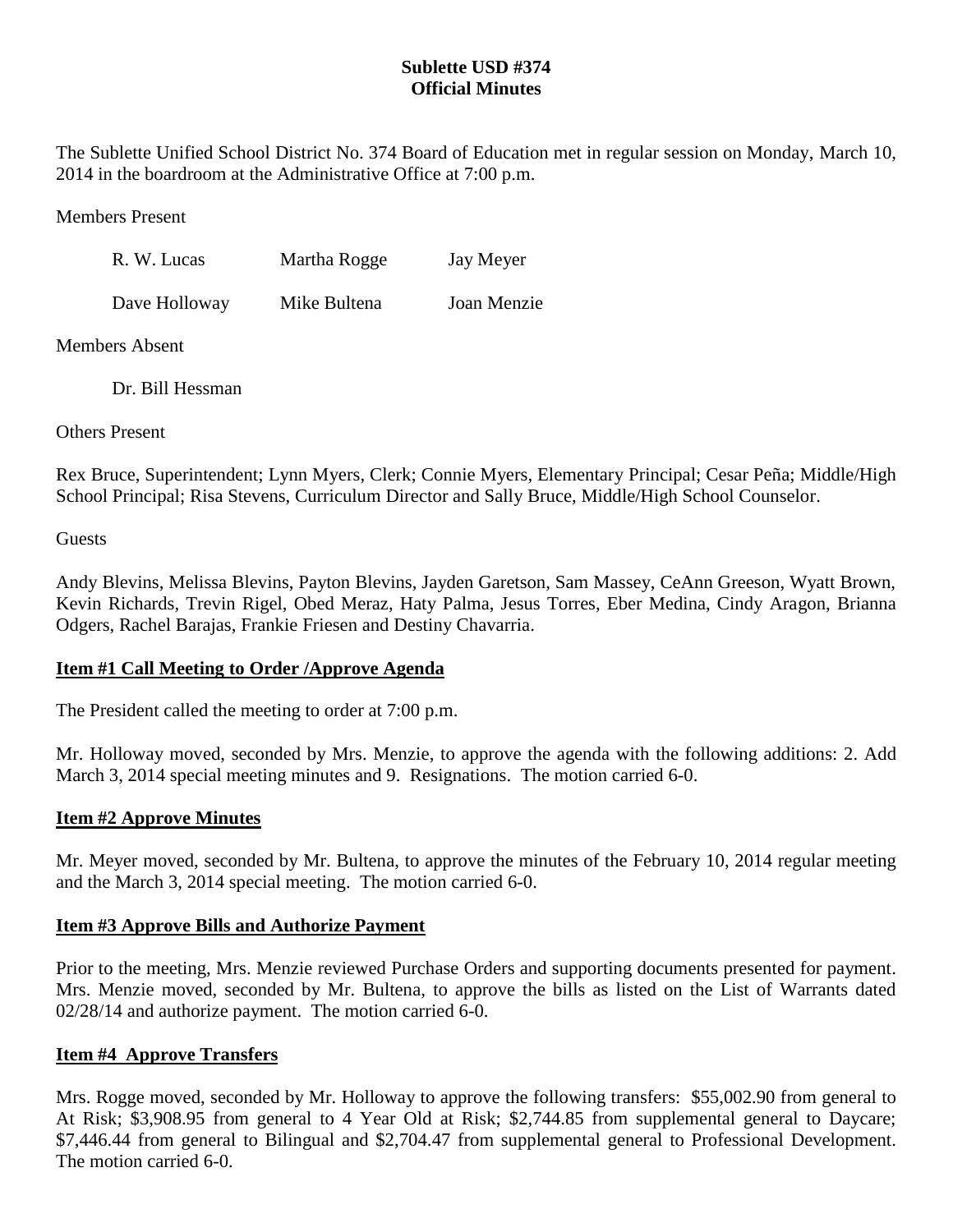Board Minutes Page 2 March 10, 2014

# **Item #5 Executive Session Non-elected Personnel, Student Matter, Consultation with the attorney of the board which will be deemed privileged in the attorney/client relationship.**

Mrs. Menzie moved, seconded by Mr. Bultena, to go into executive session to discuss non-elected personnel, student matter, consultation with the attorney of the board which will be deemed privileged in the attorney/client relationship, in order to protect the privacy interest of an identifiable individual(s), to include Mr. Yoxall and to be called as needed Mr. Blevins, Mrs. Blevins, Mr. Bruce and Mrs. Bruce in executive session, and to reconvene to open session in the boardroom at 7:35 p.m. The motion carried 6-0.

Mr. and Mrs. Blevins entered the executive session at 7:13 p.m.

Mr. and Mrs. Blevins left the executive session at 7:30 p.m.

Mr. Bruce and Mrs. Bruce entered the executive session at 7:30 p.m.

The Board reconvened to open session at 7:35 p.m.

Mrs. Rogge moved, seconded by Mrs. Menzie, to go into executive session to discuss non-elected personnel, student matter, consultation with the attorney of the board which will be deemed privileged in the attorney/client relationship, in order to protect the privacy interest of an identifiable individual(s), to include Mr. Yoxall, Mr. Bruce and Mrs. Bruce in executive session, and to reconvene to open session in the boardroom at 8:00 p.m. The motion carried 6-0.

The Board reconvened to open session at 8:00 p.m.

Mrs. Rogge moved, seconded by Mrs. Menzie, to go into executive session to discuss non-elected personnel, student matter, consultation with the attorney of the board which will be deemed privileged in the attorney/client relationship, in order to protect the privacy interest of an identifiable individual(s), to include Mr. Yoxall, Mr. Bruce and Mrs. Bruce in executive session, and to reconvene to open session in the boardroom at 8:10 p.m. The motion carried 6-0.

The Board reconvened to open session at 8:10 pm.

Mrs. Rogge moved, seconded by Mrs. Menzie, to go into executive session to discuss non-elected personnel, student matter, consultation with the attorney of the board which will be deemed privileged in the attorney/client relationship, in order to protect the privacy interest of an identifiable individual(s), to include Mr. Yoxall, Mr. Bruce and Mrs. Bruce in executive session, and to reconvene to open session in the boardroom at 8:20 p.m. The motion carried 6-0.

The Board reconvened to open session at 8:20 p.m.

### **PUBLIC FORUM**

There was no public Forum.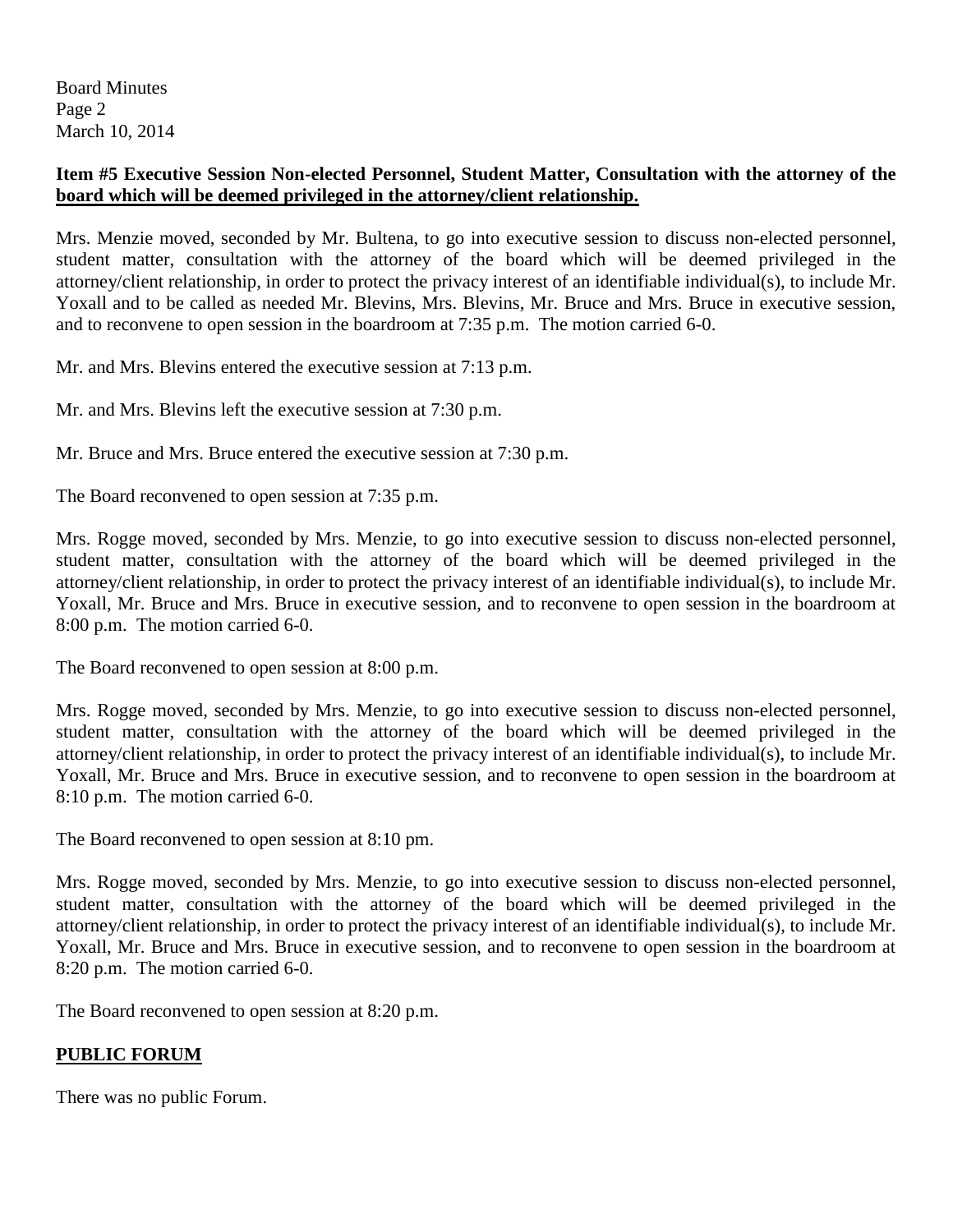Board Minutes Page 3 March 10, 2014

### **Reports**

#### Curriculum

Mrs. Stevens reported that middle/high school math teachers had traveled to Wamego to view the Core Plus project based math series they use.

#### **Principals**

Mr. Peña reported that Hope Horinek was the student of the month. He also reported that the Band had received a II and Choir a I at league music festival.

Mrs. Myers reported that two science projects at the Science Fair in Liberal had placed to go to state. The fifth grade project of Ian Menzie and Juan Cobos and the sixth grade project of Madeline Lee qualified. Their sponsors are Mrs. Mary Meyers and Mrs. Rachel Lee.

#### SWPRSC/HPEC

Mr. Meyer reported on the SWPRSC Board meeting. Mr. Lucas reported on the HPEC meeting.

#### Superintendent:

Mr. Bruce reported that Trade Wind Energy in Haskell County was sponsoring a STEM Academy this summer. He also reported the 2014-2015 school calendar will be ready for the next regular meeting and work continues on the wind generator.

### **Item #6 Approve Board Policy Updates**

Mrs. Rogge moved, seconded by Mr. Holloway, to waive the first reading of the board policy updates and approve the board policy updates. The motion carried 6-0.

### **Item #7 Executive Session – Non-elected Personnel**

Mrs. Menzie moved, seconded by Mr. Meyer, to go into executive session to discuss non-elected personnel, in order to protect the privacy interest of an identifiable individual(s), to include Mr. Bruce and Mr. Peña in executive session, and to reconvene to open session in the boardroom at 9:20 p.m. The motion carried 6-0.

Mr. Peña left the executive session at 9:00 p.m.

The Board reconvened to open session at 9:20 p.m.

Mrs. Menzie moved, seconded by Mr. Meyer, to go into executive session to discuss non-elected personnel, in order to protect the privacy interest of an identifiable individual(s), to include Mr. Bruce in executive session, and to reconvene to open session in the boardroom at 9:55 p.m. The motion carried 6-0.

The Board reconvened to open session at 9:55 p.m.